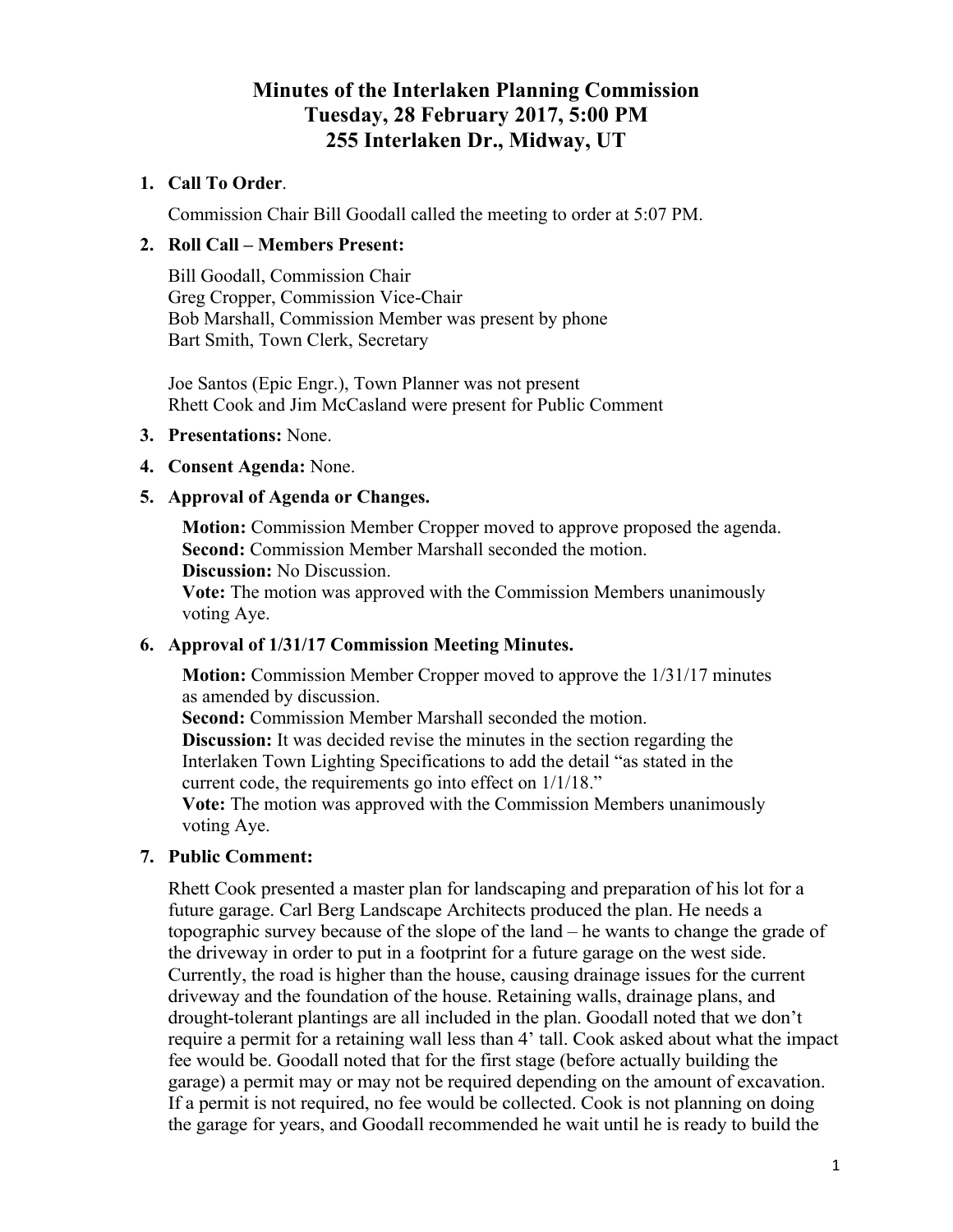garage before applying for the permit, thus breaking the overall project into 2 separate projects. The issue regarding limits of excavation before requiring a permit was discussed. For example, if a dump truck is used, and if more than a specific number of loads of dirt was moved, an excavation permit may be required, along with an impact fee (for road impact). Retaining walls in general were discussed. The feeling of the commission was that they didn't want excessive use of retaining walls in order to preserve the look of our mountainside community. Irrigation was discussed – discouraging landscaping that requires irrigation. Cropper noted that the state engineer could enforce our restriction on outside irrigation – we currently don't have any irrigation rights. Right now we can't approve illegal use of irrigation. Goodall noted that our municipal code doesn't require us to enforce this. This issue may be resolved if the town is successful in obtaining municipal water rights.

Marshall noted that a building permit expires after 6 months of inactivity and this could affect the timing of Cook's permit. Goodall noted that the permit is renewed automatically at each inspection.

The main question for the Cook project is: is this enough grading and filling that it would require and excavation permit? Cook felt it could be a lot of excavation and would require a permit. He plans to do a topo map which would estimate how much dirt would have to be moved. He'll come back with the topo map. Goodall noted the main issue would be how many cubic yards of fill would be put in.

The group discussed the Branca house – whether the water connection was supervised by Jim McCasland. Apparently the water was connected without Mac's knowledge. In addition, Branca did not pay the \$200 water connect fee to the town. Smith will email Branca regarding the proper procedure. The town will collect the fee and have Mac inspect the connection and take an initial meter reading.

McCasland noted the difficulties that he's having with the telemetry system. The system is generating random readings of water levels. The person who installed the system has not returned Mac's calls. It was decided that the Town Council would address this issue.

# **8. Updates from Epic Engr.**

- There have been no new permit requests or new inspections.<br>• The Branca home got a temporary Certificate of Occupancy
- The Branca home got a temporary Certificate of Occupancy from Wasatch County. Cropper suggested we obtain a copy of the TCO and find out how it is dated. Smith brought up the issue regarding the mandatory \$200 water connect fee. He will check with Mac to see if the he connected the water. Goodall will get a copy of the TCO.
- Epic owes the town a letter/report containing their recommendation regarding maximum building height as relates to slopes. Goodall will contact Santos to get that report.
- Santos is meeting tomorrow with Summit to obtain the maps and surveys Summit did for Interlaken.

### **9. Owner/Builder Liability Insurance Requirements.**

We received a letter from our lawyer (Tim Bywater) regarding the town's liability relating to owner/builder projects. Bywater stated that if someone is building on private property, the town has no potential liability. If the town allows work to be performed in the road right of way, or contracts work, the town could be liable for damages. It was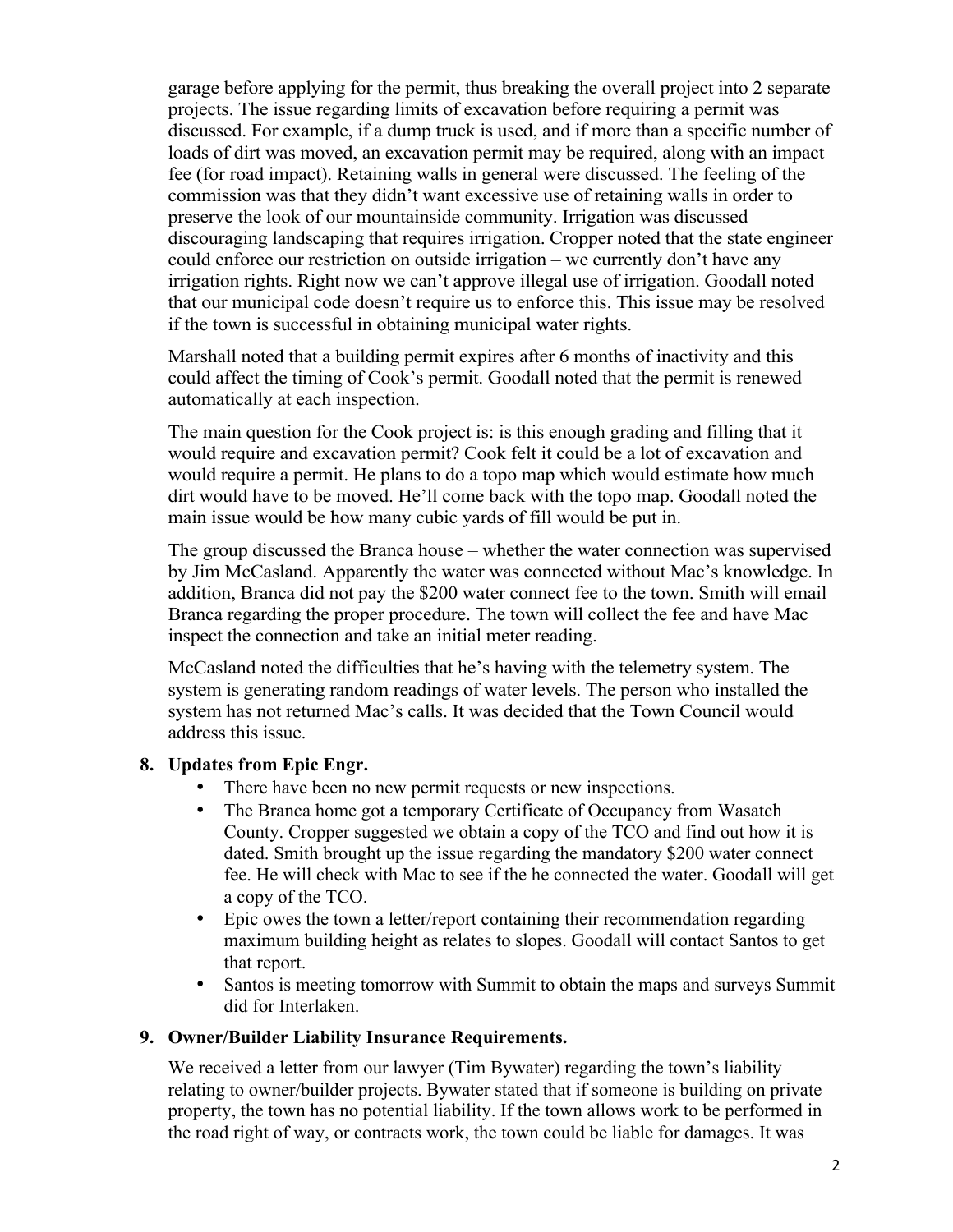noted that contractors need liability insurance to obtain a license from the state. The state requires towns to have the owner/builder complete the state form, but this is not regularly enforced. Marshall noted that an owner/builder can get a liability policy easily, it's a common practice, and that it's not too expensive.

**Motion:** Commission Member Cropper moved to recommend to the town council as an immediate interim action to require an owner/builder to fill out the owner/builder form and submit a copy to Epic and to the Town Clerk, who will then submit the completed form to the state.

**Second:** Commission Member Marshall seconded the motion.

**Discussion:** It was added that Goodall would write a letter to the town council with this motion.

**Vote:** The motion was approved with the Commission Members unanimously voting Aye.

### **10. Boarding House Prohibition.**

Discussion of this issue was delayed for a future meeting.

## **11. Status of Questar, HL&P, Midway Sanitation Franchise Agreements**

There was no news regarding status of the franchise agreements. The town has completed its review and the documents are still under review by the utilities.

## **12. Questar Fill Material left on Lot at bottom of St. Moritz**

It was decided that we would deal with this fill material after the snow is gone.

## **13. Overview of Titles 2, 9, and 11.**

Goodall has put together a list of code topics with references to their locations in the ordinances. This list provides a structure for future revisions of the code – to assist in deciding what should be in what title, and how are they all related. Goodall feels that some of the content in Title 11 should be in Title 9, e.g. the material related to completion and how you obtain a certificate of occupancy, along with the material related to obtaining a building permit.

### **14. Checklists for Permit Submissions.**

Goodall sent a checklist to Epic of items that should be included with a permit application for review. Chris Swenson responded with his comments which were discussed with the group.

### **Land Use Permit Document Checklist:**

The following comments relate to Goodall's handout, titled "Town of Interlaken Land Use Permit Document Checklist."

#4 – to be rewritten as "One copy required for submission to Epic Engineering, to be uploaded to the Epic Sharefile."

#23 – to be deleted (Wildland Hazard Severity Form).

#24 – required by State Code, County Fire Marshall (Wildlife-Urban Interface Plan)

#25 – the Landscape Plan could be included in the Site Plan.

#26 – the Waterwise Plan could be incorporated in the Landscape Plan.

#30 – still undecided whether this should be required. The Geotech report includes everything that would be in a soils report.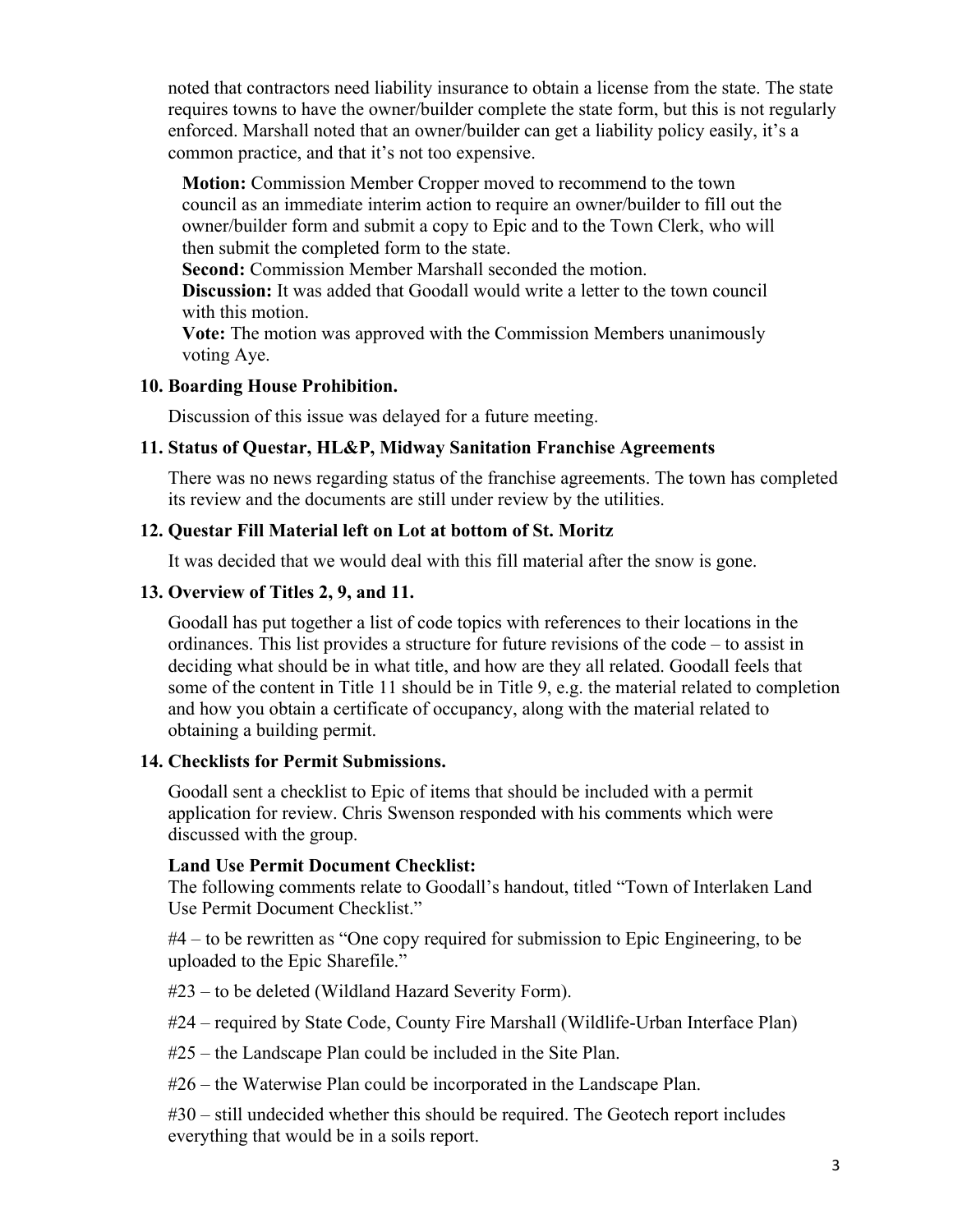#33 – to be deleted (Construction Schedule).

#34 – to be deleted (Signage and Lighting Documents).

 $\text{\#38}-\text{Geo}$ Tech report if required for slopes  $>$  25%.

#43 – Renamed to "Special document for moving a structure."

# **Land Use Permit Request Information:**

The following comments relate to Goodall's handout, titled "Town of Interlaken Land Use Permit Request Information."

Items #5 through #16 are from the IRC. These items do not require a building permit according to the IRC. Some of these exemptions differ from our current code.

#5 – a single story accessory building must comply with setbacks, even though you do not need a building permit.

There was a discussion about when we should require a permit. General feeling was that we didn't want to be as restrictive as the IRC. Cropper noted that a conversion from an electric stove to a gas stove should require a permit. There are other "renovations" like this that may pose a risk without oversight. Goodall recommended we give this issue some more thought. For example, what is the project size exemption? Goodall agreed that if you're adding another circuit to your box, you should probably have a licensed contractor do it. You may not need a permit, but we could require that the work be done by a licensed contractor. Goodall will research what constitutes a "renovation." The idea is that if your project is more than minor modifications, it would be categorized as a "renovation" and require a building permit – structures, major rewiring, adding a floor, etc. Marshall suggested we look at codes from other cities as a reference. He will look into this. Another issue – do we require a permit for a driveway? Do we require a permit for laying asphalt for an area over 200 sq ft? Should we address drainage issues for driveways? What can be done to maintain the natural feel of the town? What constitutes a driveway? Should we provide a minimal permit that covers smaller projects? Goodall suggested this as a starting point. He suggested that the group review the IRC rules and make decisions based on them.

The commission discussed the SWPPP document provided by Goodall. This document covers everything in Title 11 regarding 25% or greater lots and could be used to wrap up all the language regarding sensitive slopes into one document. Goodall requested feedback from the commission. He also presented a form that Epic would fill out every time they visited a site.

# **15. Interlaken Road Ownership.**

Cropper found a survey that was conducted for the Freedom Agreement and noted that according to that document Interlaken doesn't own any lower section of Interlaken Road. Goodall noted that according to Wasatch tax records the ownership is different and may be incorrect. He also noted that the jurisdictional record shows another result more consistent with Cropper's survey map. Goodall proposed going to Summit Engr. for a copy of this map and presenting it to Wasatch County to have it entered in their records. Cropper suggested we have the town attorney review all this information and come up with a definitive answer.

Cropper mentioned that we need to have a General Plan and Zoning Map or else we're in violation of State law.